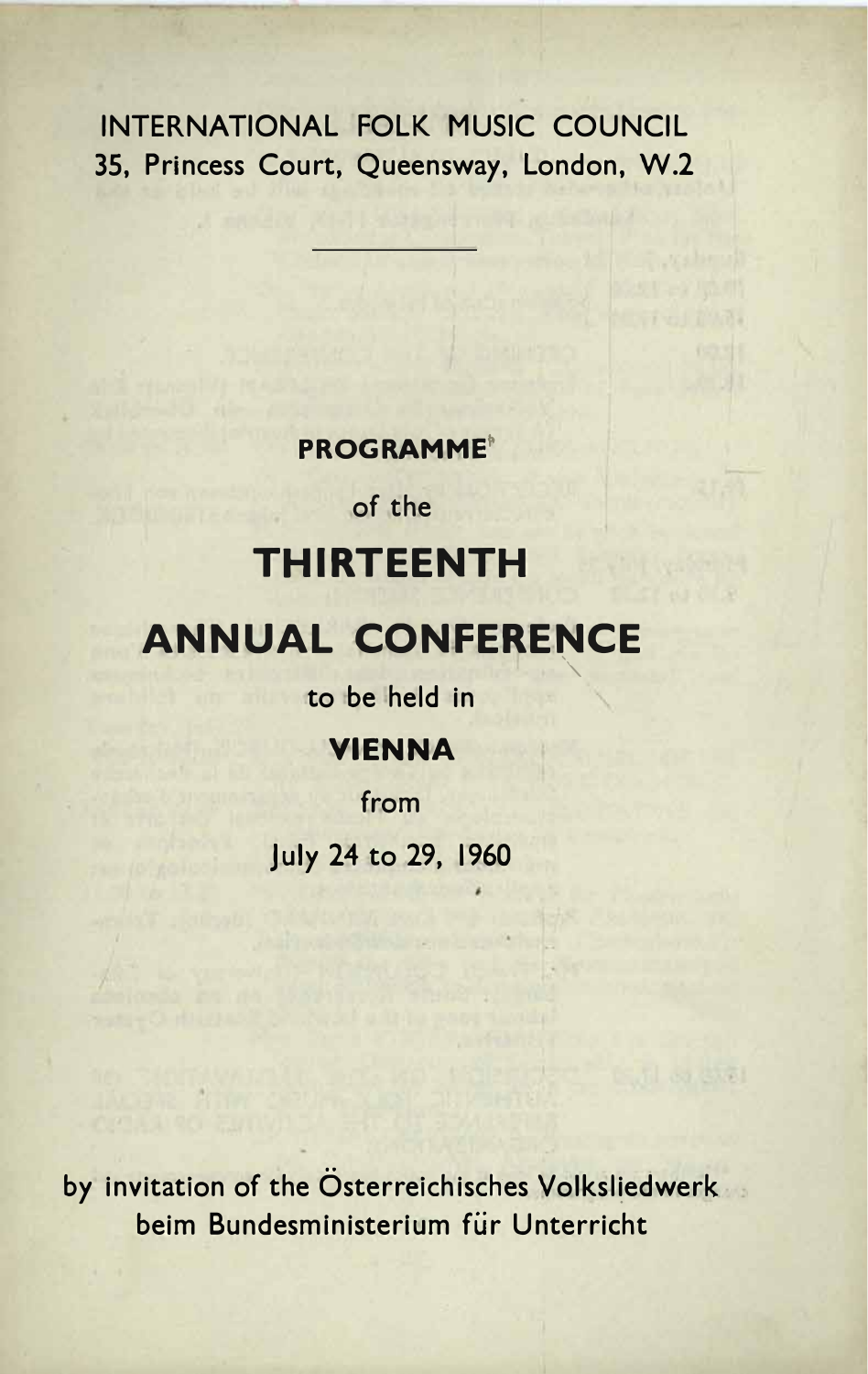## **TIMETABLE**

#### (SUBJECT TO ALTERATION)\*

Unless otherwise stated all meetings will be held at the Landhaus, Herrengasse 11-13, Vienna I.

Sunday, July 24

10.00 to 12.00 Registration of Members.

15.00 to 17.00

18.00 OPENING OF THE CONFERENCE.

- Professor Dr. Richard WOLFRAM (Vienna): Die 18.30 Volkstänze in Österreich-ein Überblick (A Survey of Folk Dance in Austria) illustrated by films and records.
- $19.15$ RECEPTION by Herr Landeshauptmann von Niederösterreich Ökonomierat Johann STEINBÖCK.

#### Monday, July 25

 $9.30 \text{ to } 12.30$ **CONFERENCE SESSION:** 

- Professor Dr. M. BARKECHLI (Phonothèque nationale de l'Iran. Teheran): Necessité d'une co-ordination des différentes techniques appliquées à la recherche du folklore musical.
- Mademoiselle Cl. MARCEL-DUBOIS (Maître de recherche au Centre national de la Recherche Scientifique, Directeur du département d'ethnomusicologie du Musée national des arts et traditions populaires, Paris): Principes et méthodes d'enquêtes ethnomusicologiques: applications françaises.

Professor Dr. Kurt REINHARD (Berlin): Trommeltanze aus der Südturkei.

Mr. Francis COLLINSON (University of Edinburgh): Some Researches on an obsolete labour song of the Lowland Scottish Oyster **Fisheries.** 

#### 15.00 to 17.30 DISCUSSION ON THE PRESERVATION OF AUTHENTIC FOLK MUSIC WITH SPECIAL REFERENCE TO THE ACTIVITIES OF RADIO **ORGANIZATIONS.**

\*Members are asked to look at the notice board daily for announcements and changes in the programme.  $2 \nightharpoonup$ 

Opening remarks by the Chairman: Maestro Professore Giorgio NATALETTI.

Presentation of Report (previously circulated) by Miss Marie SLOCOMBE (BBC, London).

- Mr. Takashi OGAWA (Head of Music Library, Japan Broadcasting Corporation, Tokyo): Plan for the **Collection and Preservation of Folk Songs.**
- Dr. Marius BARBEAU (President, Canadian Folk Music Society, Ottawa): The Recording of **Canadian Folk Music.**
- Professor Vladimir KLUSAK (Czechoslovak Radio, Prague): The Conservation of Folk Music **Traditions in Czechoslovakia.**

20.00 to 21.30

#### PERFORMANCES OF RECORDS AND FILMS:

- Dr. Carl WIDSTRAND (Royal University of Uppsala, Sweden): Skolt Lapp Songs (records).
- M. H. DAEMS (Music Section, Belgisch Nationaal Instituut voor Radio-Omroep, Brussels): Danse celte à bâtons (danse du soleil ou danse de sabres) (film).
- Dr. Dieter CHRISTENSEN (Berliner Phonogramm Archiv): Vokale Liedgattungen und Musikstile der Kurden in der Südost-T"rkei (records).

Tuesday, July 26

- 9.30 to 12.30 MEETING OF THE GENERAL ASSEMBLY OF THE INTERNATIONAL FOLK MUSIC COUNCIL.
- 15.00 to 17.30 MEETING OF RADIO REPRESENTATIVES and continuation of discussion on Preservation. **CONFERENCE SESSION:**
- 15.00 to 17.30 Mr. Oskár ELSCHEK (Institut für Musikwissenschaft an der Slowakischen Akademie der Wissenschaften, Bratislava, Czechoslovakia): Begriff des Stils und die Voraussetzungen einer Stilkritik in der musikethnologischen Arbeit.
	- Miss Donia ETHERINGTON (School of Scottish Studies, University of Edinburgh): A Living Composer of Songs in a Scottish-Gaelic Oral Tradition.
	- Dr. Walter GRAF (Leiter des Phonogrammarchivs der Österreichischen Akademie der Wissenschaften, Wien): Zu den Jodlertheorien.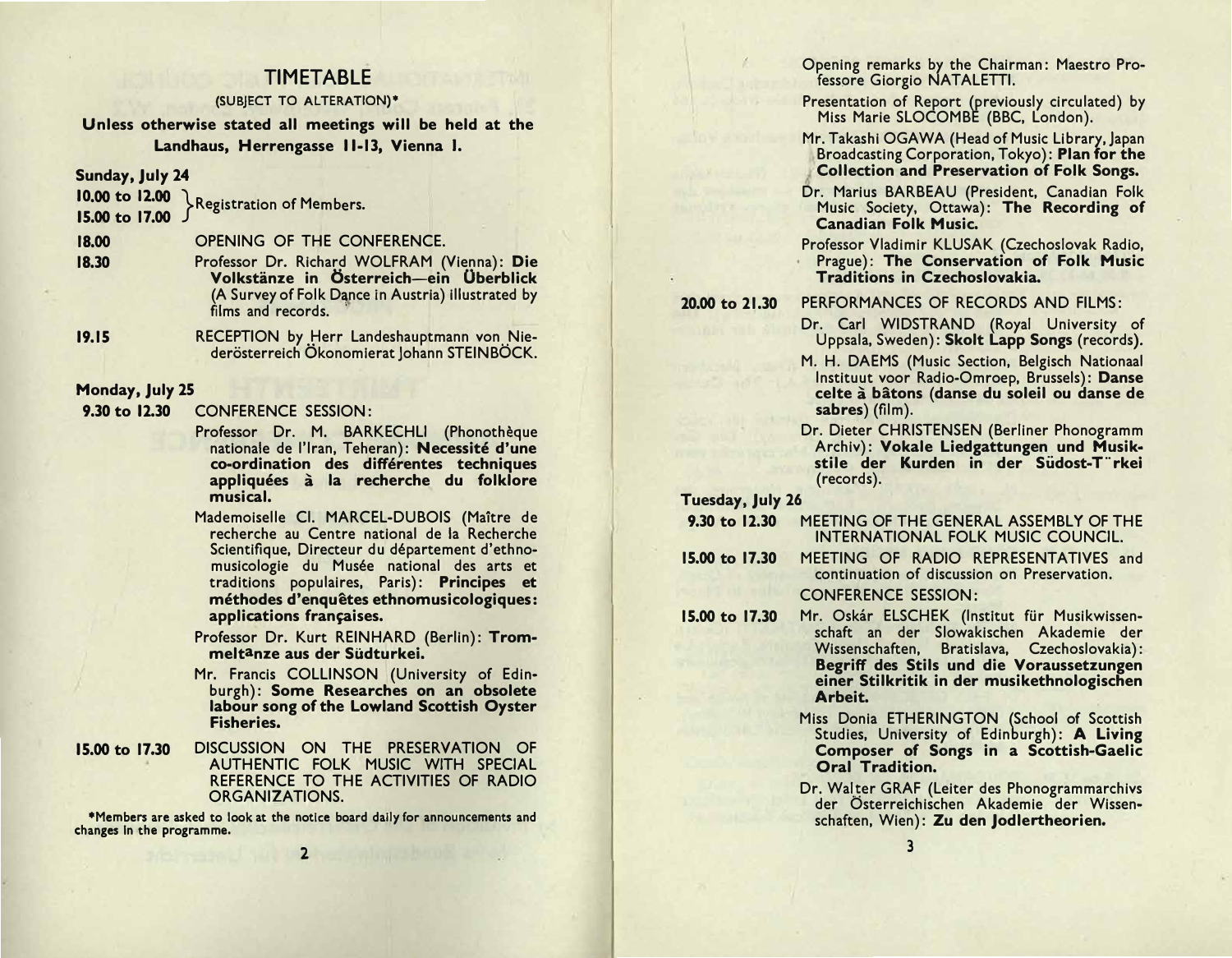#### PERFORMANCES OF RECORDS: 20.00 to 21.30

Mr. Takashi OGAWA (Japan Broadcasting Corporation, Tokyo): Ainu Folk Music (records and slides).

Miss Ruriko UCHIDA (Tokyo): Japanische Volkslieder.

Professor Dr. M. BARKECHLI (Phonothèque nationale de l'Iran, Teheran): La musique des "zourkhanen" (gymnases) et ses rythmes caractéristiques.

#### **Wednesday, July 27**

9.30 to 12.30 CONFERENCE SESSION:

- Professor Dr. W. WIORA (Musikwissenschaftliches Institut der Universität, Kiel, Germany): Die Natur der Musik und die Musik der Naturvölker.
- Professor Herbert HALPERT (Dean, Blackburn College, Carlinville, III., U.S.A.): The Cante-**Fable-A Neglected Field.**
- Dr. Winfried SCHRAMMEK (Institut für Volkskunstforschung, Leipzig, Germany): Die Geschichte des sogenannten Harzspruchs vom Mittelalter bis zur Gegenwart.
- M. László VIKAR (Académie Hongroise des Sciences, Budapest): Recherches folkloriques en Extrême-Orient et au bord de la Volga.

#### 15.00 to 17.30 **CONFERENCE SESSION:**

- Mr. Mervyn Evan McLEAN (University of Otago, New Zealand): Oral Transmission in Maori Music.
- Maestro Professore Giorgio NATALETTI (Centro Nazionale Studi di Musica Popolare, Roma): Le rôle de la musique dans le théâtre populaire italien.
- Dr. Edith GERSON-KIWI (Archives of Jewish and Oriental Music, Hebrew University, Jerusalem): **Religious Chant-A Pan-Asiatic Conception** of Music.

20.00 to 21.30

### PERFORMANCES OF RECORDS:

Mr. Karel SALOMON (Kol Israel, Jerusalem): Israeli Folk Songs on Biblical Texts.

Magister Vasil HADZIMANOV (Radio Skopje, Yugoslavia): Mazedonische Volkslieder.

- Mr. Zivko FIRFOV (Folklore Institute, Skopje, Yugoslavia): Mazedonische Instrumentalische Volksmusik.
- Professor Zeno VANCEA (Music Academy Ciprian Porumbescu, Editor of "Muzica," Bucharest): Folk Music of Rumania.

#### Thursday, July 28

**CONFERENCE SESSION:** 9.30 to 12.30

> Dr. Karel VETTERL (Czechoslovak Academy of Sciences, Institute for Ethnography and Folklore, Brno): Das Bedürfniss einer internationalen Auswahl-Bibliographie der Volksmusik.

- Dr. Oberstudienrat Josef KLIMA (Maria Enzersdorf, Austria): Tablaturen als Quelle der Volksmusik alter Zeiten.
- Dr. Dieter CHRISTENSEN (Berliner Phonogramm Archiv): Kurdische Brautlieder aus dem Vilayet Hakkâri, Südost-Türkei.

#### CLOSING OF THE CONFERENCE.

14.30 Optional Sightseeing Tour of Vienna.

17.30 RECEPTION by Bundesminister für Unterricht Dr. Heinrich DRIMMEL,

followed by an evening at a Grinzing "Heurige."

#### Friday, July 29

**EXCURSION** to Puchberg am Schneeberg-Schneebergdörfl-Miesenbach.

#### **GENERAL INFORMATION**

#### **Conference Office.**

The office will be located at the Landhaus, Herrengasse 11-13, Vienna I, where the Conference Sessions will take place.

After July 20, all postal communications relating to the Conference should be addressed to Vienna and not to the London office.

#### **Conference Sessions.**

Owing to the full programme, all sessions will start punctually at the time advertised. The co-operation of members in adhering to the timetable is requested.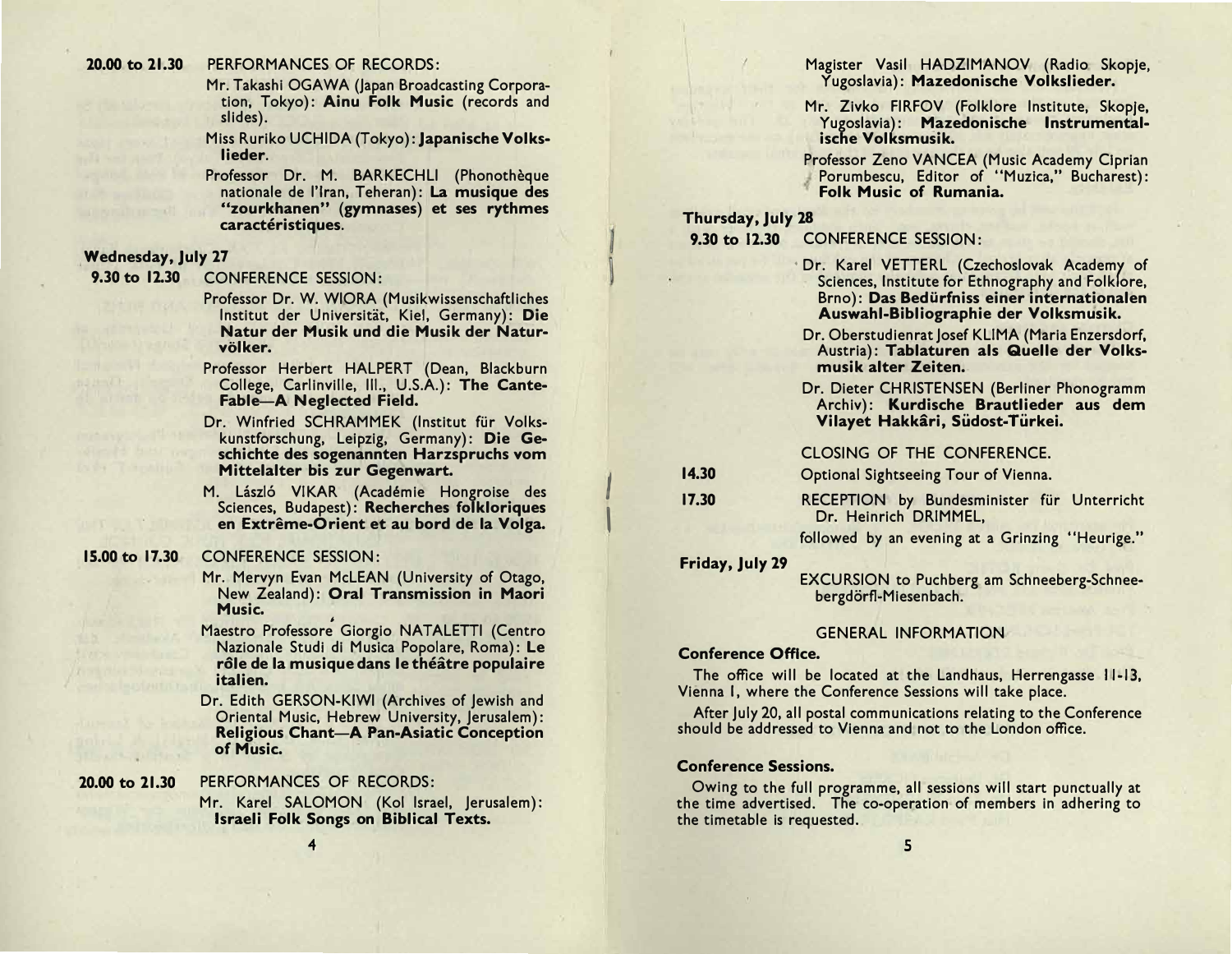#### **Entertainments and Excursions.**

Members will be individually responsible for their expenses incurred on the sightseeing trip and the visit to the "Heurige" (including transport and refreshments) on July 28. The mid-day meal, approximately sch. 30 (but not the coach fare), on the excursion on July 29 will also be at the expense of the individual member.

#### **Exhibits.**

Facilities will be given to members for the display of small exhibits such as books, leaflets, charts, etc. Such exhibits, together with a list, should be given to the Conference Secretariat in Vienna as soon as possible after arrival. Owners of the exhibits will be required to make their own arrangements for the removal of the material at the end of the Conference.

#### **Climate and Dress.**

The weather is likely to be hot but a warm coat or wrap may be needed for the excursion into the mountains. Evening dress will not be required.

#### **AUSTRIAN COMMITTEE**

Ministerialrat Dr. Alfred BRODIL Dr. Gerhard FLIEDL Prof. Dr. Georg KOTEK Ministerialrat a.D. Prof. Dr. Karl LUGMAYER Prof. Andreas REISCHEK **HSL Franz SCHUNKO** Prof. Dr. Richard SZERELMES Univ. Prof. Dr. Richard WOLFRAM

Bundesministerium für Unterricht

#### PROGRAMME COMMITTEE

Dr. Arnold BAKE Dr. Laurence PICKEN Dr. Klaus WACHSMANN Miss Maud KARPELES (Secretary)

 $6\phantom{1}6$